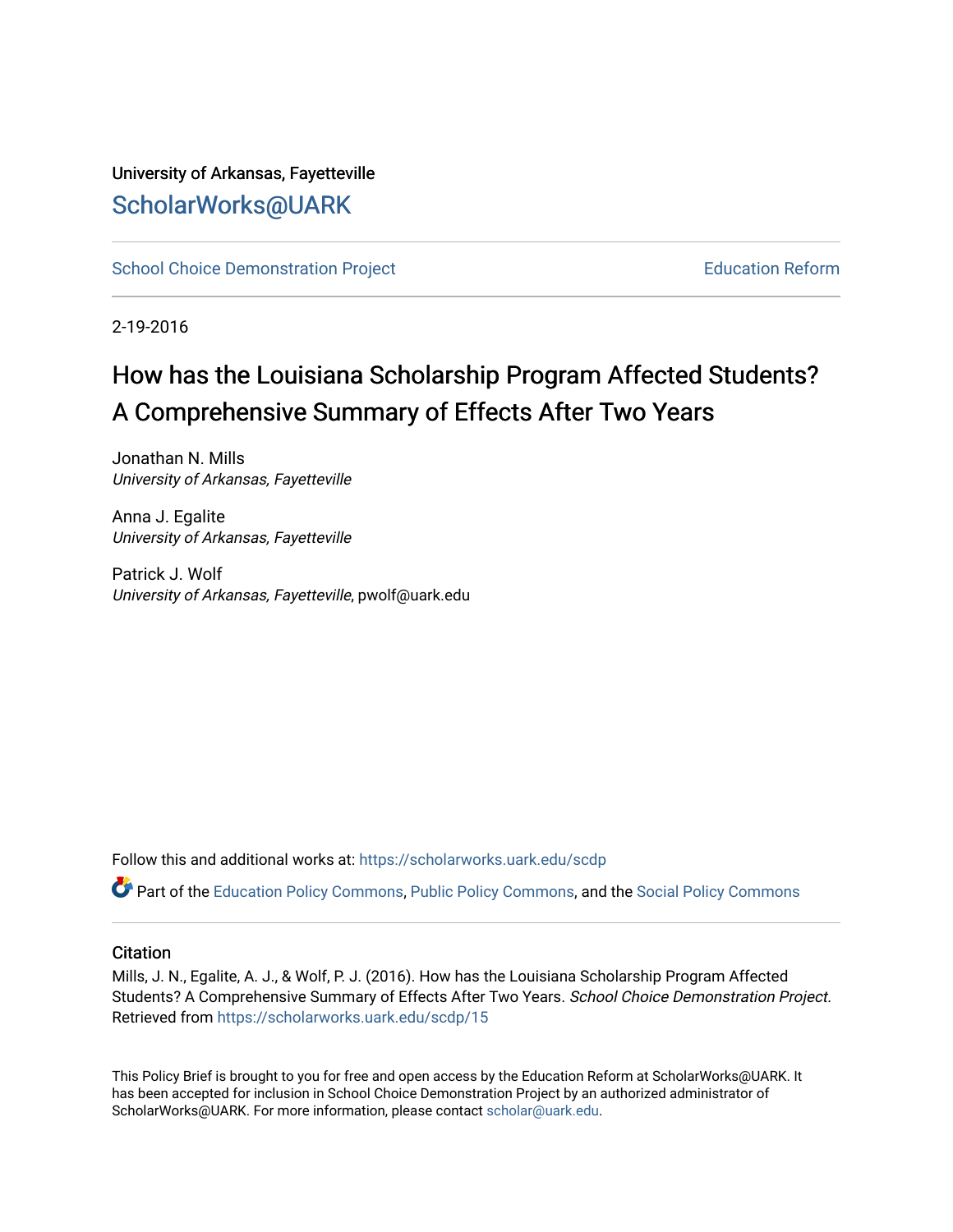





EducationResearchAllianceNola.com February 22, 2016

# HOW HAS THE LOUISIANA SCHOLARSHIP PROGRAM AFFECTED STUDENTS?

A Comprehensive Summary of Effects after Two Years

By Jonathan N. Mills, Anna J. Egalite, and Patrick J. Wolf

*One of the central debates about school reform is whether or not school choice improves student outcomes. School choice reforms, which comprise a broad category of policies aimed at improving public education through the introduction of market forces that may stimulate customer choice and competition between schools, have grown particularly popular since the 1990s. Private school vouchers, which provide public funds for students to attend K-12 private schools, are one example of an education reform that introduces choice and competition. This evaluation focuses on the impacts of the voucher program known as the Louisiana Scholarship Program, addressing four research questions to determine its direct and indirect effects on Louisiana's students.*

Louisiana, a state whose educational performance has lagged behind national averages for decades, began its experiment with publicly financed scholarships for students to attend private schools in 2008. The pilot version of the Louisiana Scholarship Program (LSP) was expanded statewide with the passage of Act 2 of the 2012 Louisiana state legislative session. Nearly 10,000 students applied to the expanded program in 2012-13, with roughly 5,000 applicants receiving scholarships. The program has continued its rapid expansion every year since then, with nearly 7,500 scholarships awarded in the 2014-15 school year.

This brief summarizes the early results of an ongoing evaluation of the LSP, examining how the program has impacted both individual participants and the educational system as a whole. Four questions are addressed:

- 1. How did usage of an LSP scholarship affect student achievement?
- 2. How do self-reported measures of non-cognitive skills and political tolerance differ between LSP scholarship recipients and non-recipients?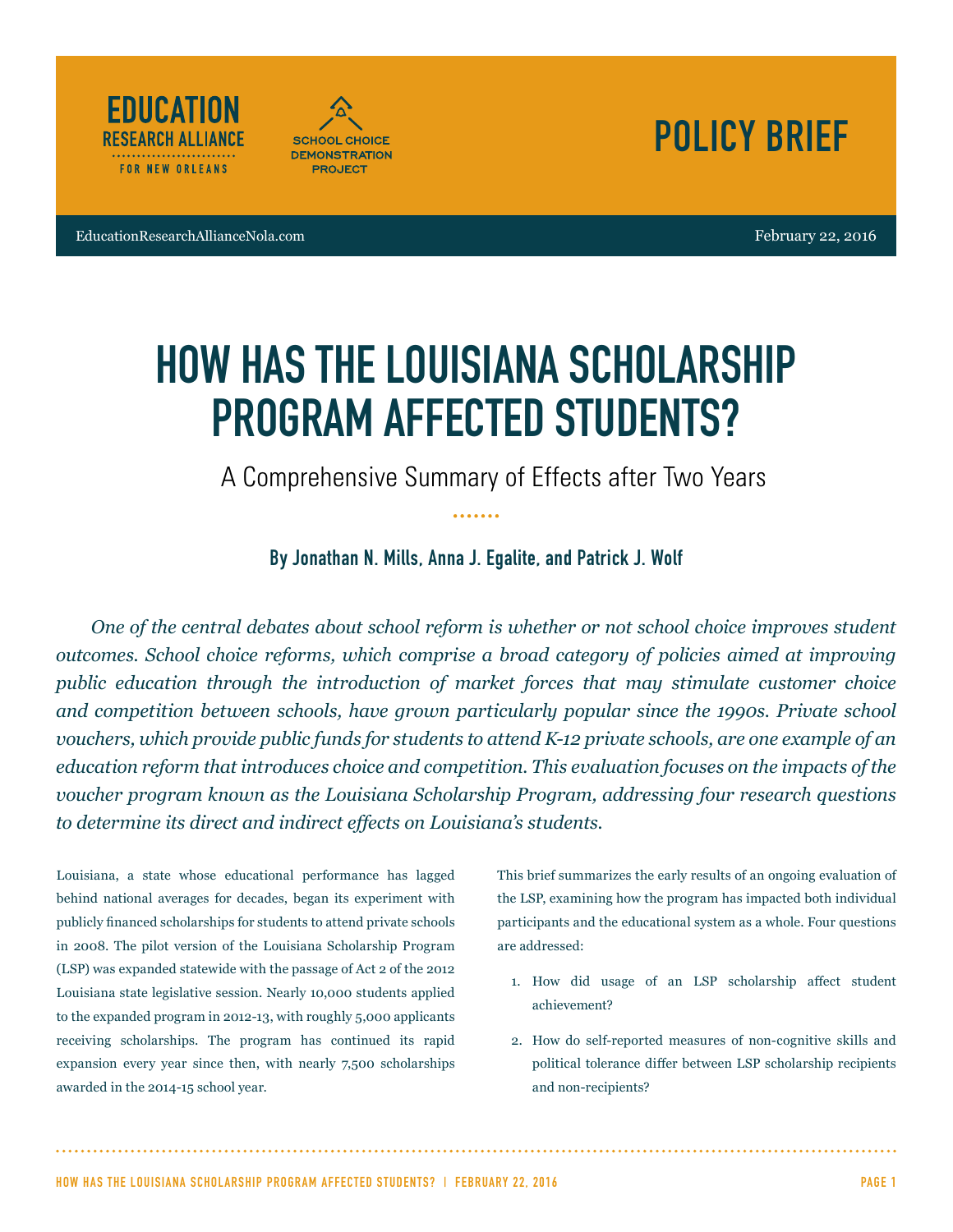- 3. How did transfers by LSP scholarship users affect racial integration levels at their former public schools and new private schools?
- 4. How did the LSP affect student achievement in public schools facing competitive pressures from the program?

In general, our results present a mixed picture of the LSP's effectiveness. We find the program had a negative impact on participating students' academic achievement in the first two years of its operation, most clearly in math. On the other hand, the results improved between the first and second years and, through marketbased pressures, the program may have slightly increased students' math scores in public schools, particularly those most affected by the competitive threat. Also, the LSP reduced racial segregation. Finally, we find no evidence that the LSP has impacted students' non-academic skills, such as conscientiousness.

*"* <sup>d</sup><br>99 *the program had a negative impact on participating students' academic achievement in the first two years of its operation, most clearly in math. On the other hand, the results improved between the first and second years*

In the following sections, we provide a more detailed description of the creation and administration of the LSP and describe the studies designed to answer the four questions outlined above. We conclude with a summary of our findings and discussion of their implications for the program.

#### THE LOUISIANA SCHOLARSHIP PROGRAM

The Louisiana Scholarship Program (LSP) is a statewide private school voucher program available to moderate- to low-income students in low-performing public schools. The LSP is limited to students with family income at or below 250% of the federal poverty line. Children in these families also have to either be entering kindergarten or be attending a public school that was graded C, D, or F for the prior school year. In the program's first year, 9,809 students were eligible applicants, with a majority of them located outside of Orleans parish. This group of students, the 2012-13 LSP applicant cohort, is the focus of our evaluation.

#### *" The LSP is limited to students with family income at or*  r<br>al<br>**99** *below 250% of the federal poverty line.*

The voucher size is the lesser of the amount the state and local government provides to the local school system in which the student resides or the tuition charged by the participating private school that the student attends. Average tuition at participating private schools ranges from \$2,966 to \$8,999, with a median of \$4,925, compared to average per pupil spending of \$8,500 in Louisiana's public schools.

To participate in the program, private schools must meet certain criteria related to enrollment; financial practice; student mobility; and health, safety and welfare of students. Participating schools are prohibited from being selective in their enrollment of voucher students and must administer the state accountability test (LEAP and iLEAP) annually to voucher students in grades 3-8 and 10.

Nearly 60% of applicants received scholarships for the 2012-13 school year. Of the students who received voucher awards, 86% used their voucher to enroll in a private school in the first quarter of 2012- 13.

Roughly 87% of the students in this cohort are black; with 8% white, and 3% Hispanic. Prior to applying for the LSP, students in the 2012-13 cohort performed below the state average in English Language Arts (ELA), math, science, and social studies by around 20 percentile points on the LEAP and iLEAP in 2011-12. Applicants to the program in 2012-13 were concentrated in the earlier grades, with a third entering Kindergarten through 3rd grade.

The LSP is one of four private school choice programs operating in the state of Louisiana. The state offers taxpayers a state tax deduction of up to \$5,000 per child for education expenses, including private school tuition. Over 100,000 Louisianans received the tax deduction in 2012. The School Choice Program for Certain Students with Exceptionalities provides a state-funded private

HOW HAS THE LOUISIANA SCHOLARSHIP PROGRAM AFFECTED STUDENTS? | FEBRUARY 22, 2016 PAGE 2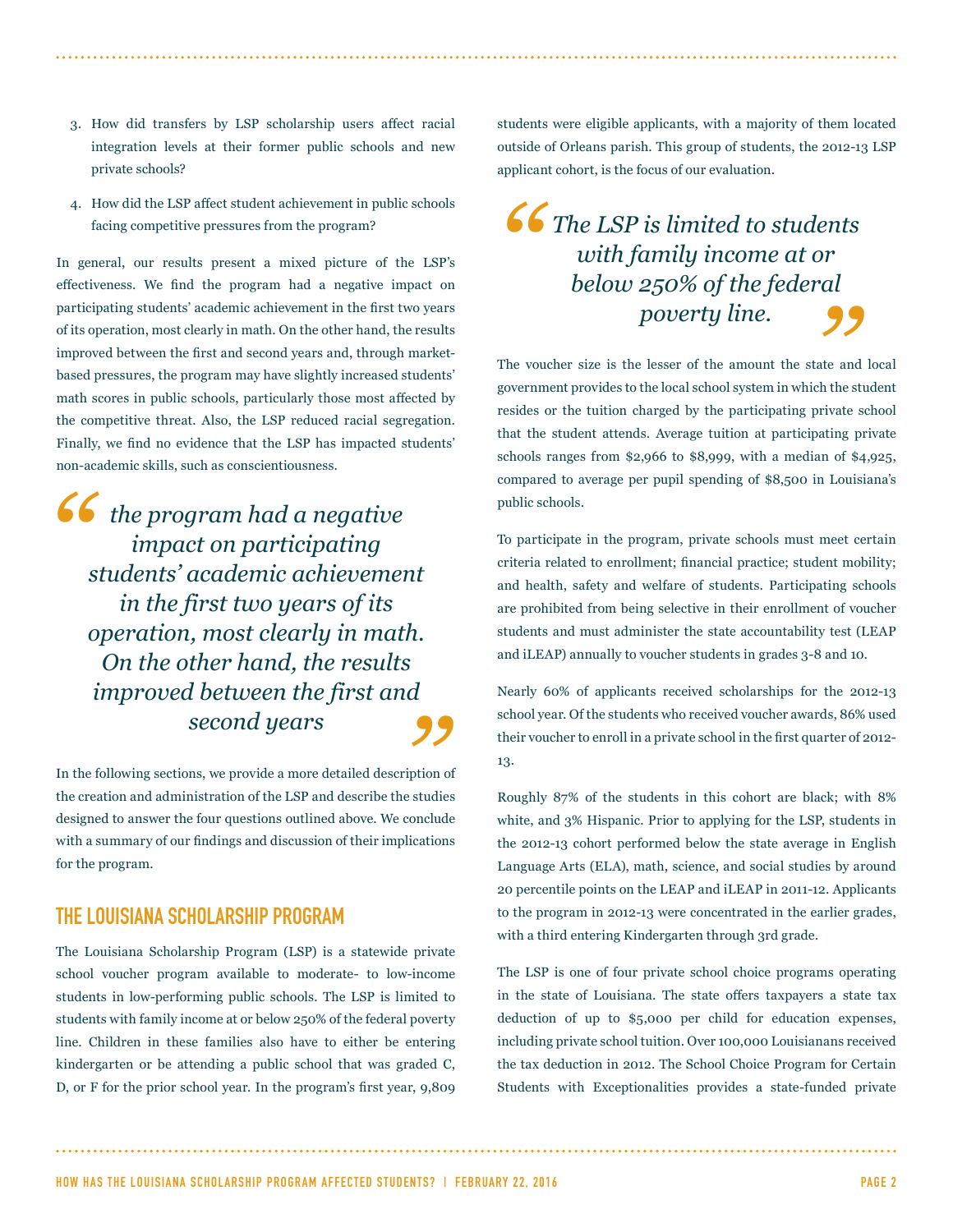school voucher worth up to 50% of what the state would allocate in the public system to eligible children with certain learning disabilities; a total of 311 students participated in the program in 2014-15. Finally, 53 Louisiana students in 2014-15 received a scholarship from a privately-funded School Tuition Organization to attend private school through the state's Tuition Donation Rebate Program. Because student achievement data are not collected for participants in these other three private school choice programs, and two of them are small in scale, we are not able to evaluate their effects on student achievement. We caution readers that our evaluation is limited only to the LSP and should not be understood to capture the effects of the state's subsidized private school choice offerings in general.

#### HOW DID THE LSP AFFECT PARTICIPATING STUDENTS' ACADEMIC ACHIEVEMENT?

Student achievement is an important measure of the effectiveness of education, and with good reason: academic achievement is predictive of success in later life, such as post-secondary degree attainment, employment, and earnings. Student academic achievement plays an important role in the state's monitoring of the LSP, with participating private schools receiving Scholarship Cohort Index scores, comparable to the state's School Performance Scores for public schools, which ultimately determine if the private school will continue to be eligible to receive vouchers.

We seek to understand if using LSP scholarships to enroll in private schools affected student achievement in the first two years of the program. Simply comparing students who do and do not enroll in private schools can be problematic. For example, students who choose to use vouchers may be more aware of their options, or better able to navigate the application procedures. Students from these families would tend to have higher scores even without vouchers. This is why researchers often say that "correlation is not causation."

One of the strengths of our analysis is that many students who applied for the LSP were randomly assigned to receive a scholarship, or not, because they applied to schools that had more applicants than available slots. This method allows for an apples-to-apples comparison that produces a highly rigorous estimate of the achievement effects of using an LSP scholarship to attend one's first choice school.

We focus on the subset of students who originally attended public schools and took the state tests, the LEAP or iLEAP, in grades 3 through 6 in 2011-12. This ensures we have baseline measures of student performance prior to participation in the LSP and we can test whether in fact the LSP recipients and the control group had similar characteristics before the voucher program. The sample is composed of 1,525 eligible LSP applicants, approximately 40% of whom received an LSP scholarship by lottery. Our sample is quite similar in demographics and test scores to the overall population of students who applied for the program.

Figure 1 presents our estimated effects of LSP scholarship usage on student achievement after one and two years in the program (2012- 13 and 2013-14, respectively). The solid lines connect our actual effect estimates and the color fields below represent 95% confidence intervals.



#### Figure 1. Estimated Effects of LSP Scholarship Usage on Student Achievement After Two Years in the Program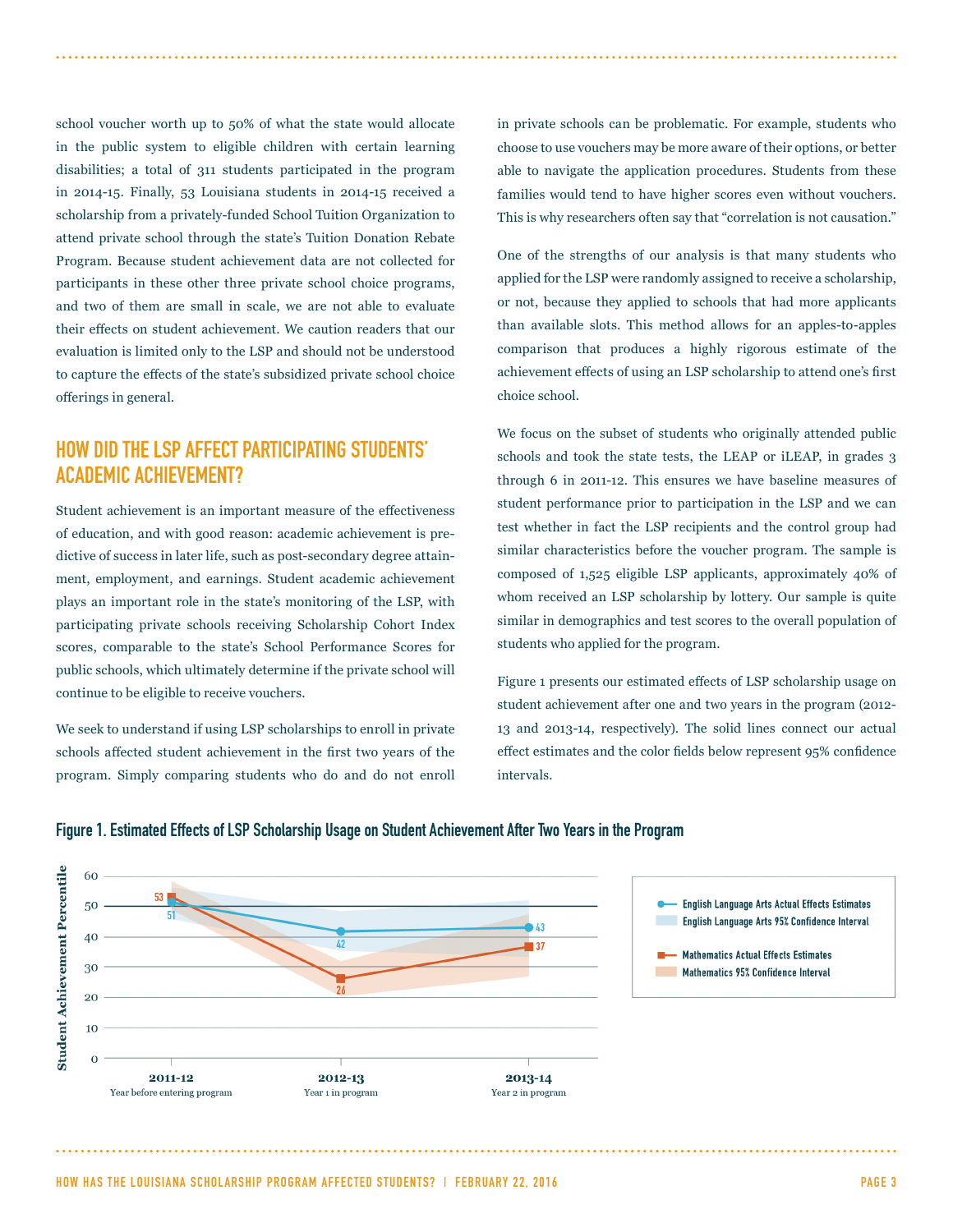To aid in translation, we present effect estimates from the perspective of a student at the 50th percentile of the control group's testing distribution at baseline. Our estimates indicate that an LSP scholarship user who was performing at roughly the 50th percentile at baseline fell 24 percentile points below their control group counterparts in math after one year and 8 percentile points below in reading. In year 2, LSP scholarship users continued to score below their control group counterparts by 13 percentile points in math. In reading, however, the upper bound of the possible area of the program's effect moved above the 50th percentile, signaling that the reading impact of the LSP in year 2 is uncertain: it could be negative, positive, or zero.

*"* ,<br>99 *an LSP scholarship user who was performing at roughly the 50th percentile at baseline fell 24 percentile points below their control group counterparts in math after one year. By year 2, they were 13 percentile points below.*

As of December, 2015, 12 studies have used experimental designs to evaluate the effectiveness of 7 voucher programs operating across the U.S. in improving student achievement. None of these prior studies have found statistically significant negative effects on achievement, instead often finding insignificant or modest positive effects. The initial results of this experimental voucher evaluation differ substantially from those prior studies.

These results are limited to students in grades 3-6, whereas the majority of LSP students actually entered the program in other grades. Therefore, we do not know if the effects that we observe are similar to the achievement outcomes for students entering kindergarten in 2012-13, for example. Our results also may not apply to LSP students who did not face lotteries for admission to their first-choice school. As is typical of experimental analyses, we have produced unbiased estimates of the program's impact on a small group of participants that may not be representative of voucherusers as a whole.

#### HOW DID THE LSP AFFECT MEASURES OF STUDENT NON-COGNITIVE SKILLS AND POLITICAL TOLERANCE?

While academic achievement certainly plays an important role in student life outcomes, research has also demonstrated the importance of characteristics not captured by academic tests, such

*"* d<br>**99** *research has also demonstrated the importance of characteristics not captured by academic tests, such as self-control and conscientiousness*

as self-control and conscientiousness. Known collectively as "noncognitive skills" or "character traits", these skills have been found to be positively related to later life outcomes such as employment and earnings. In addition, there is a long held belief in the United States in the importance of developing civic values, such as political tolerance, in students. Nevertheless, despite the importance of noncognitive skills and civic outcomes, no studies have examined the impact of voucher programs on that set of skills.

To bridge this gap in the research base, we administered surveys via telephone to 999 eligible applicants to the 2012-13 cohort of the LSP. Our final sample represents roughly 11% of the full set of eligible applicants. Over 70% of our survey respondents received an LSP scholarship, compared to 60% of non-respondents. In other regards, however, respondents to our phone survey look similar to non-respondents: with both groups overwhelmingly black, living in urban areas, and scoring below the statewide average in math, ELA, science, and social studies.

We administered four surveys designed to measure non-academic skills that are positively related to important life outcomes. These measures are imperfect. Less measurement precision gives us less certainty that we have truly identified the program's impact on these outcomes. Unfortunately, initial diagnostics indicate that all of the scales perform poorly in distinguishing among our sample of students. These elements of student growth are simply difficult to measure and therefore we interpret the results with caution.

Figure 2 compares students who received LSP scholarships to nonrecipients across our four self-reported measures of non-academic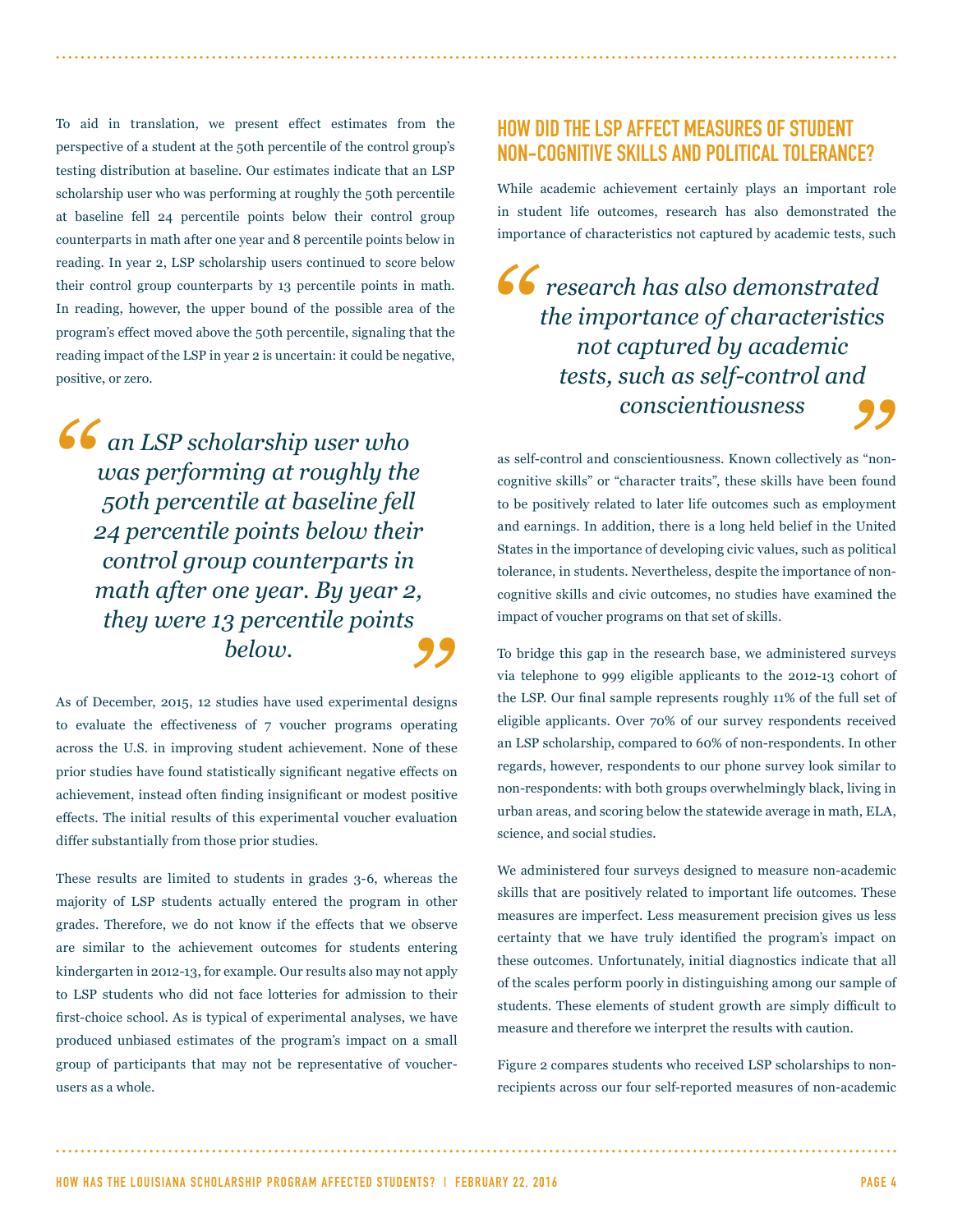



skills and political tolerance, after controlling for differences in student demographics. The differences between the two groups are minuscule and not statistically significant. We find little evidence to suggest that, after two years, students receiving an LSP scholarship

*" " We find little evidence to suggest that, after two years, students receiving an LSP scholarship had noticeably different non-academic skills or political tolerance* 

had noticeably different non-academic skills or political tolerance than students who did not receive a scholarship. Moreover, given the limitations in our measures, we stress that our results are largely inconclusive.

#### HOW DID THE LSP AFFECT RACIAL INTEGRATION IN PUBLIC AND PRIVATE SCHOOLS?

While improving integration is not an explicit goal of the LSP, the fact that the program allows students to voluntarily transfer to new

#### Measures of Students' Non-Cognitive Skills and Political Tolerance

**Grit.** Defined by Duckworth and colleagues (2007) as an individual's "perseverance and passion for long-term goals" the 8-item Grit Scale asks participants a number of questions designed to capture their desire to stick to challenging tasks over a long period. The scale is based on student responses to questions like "New ideas and projects sometimes distract me from previous ones" and "I am a hard worker." The Grit Scale predicts career stability, undergraduate GPAs, and college retention.

**Locus of Control.** Developed by Rotter (1966), the scale is designed to capture how much rewards are the result of their own actions. Participants are asked to identify the extent to which they agree with statements such as "Good luck is more important than hard work for success" and "Every time I try to get ahead, something or somebody stops me."

**Self-esteem.** We capture individuals' self-esteem using Rosenberg's (1965) Self-Esteem Scale. The scale is based on student responses to questions like "I am able to do things as well as most other people" and "I certainly feel useless at times."

**Political Tolerance.** The political tolerance protocol developed by Sullivan et al. (1982) first asks individuals to identify a group that "has beliefs that [they] oppose the most" and then asks a series of questions regarding the political freedoms the individual would allow this group to enjoy. For example, individuals are asked how much they agree with the statement: "The government should be able to secretly listen in on the telephone conversations" of the group they oppose the most.

schools raises concerns about the program's effects on the racial composition of affected schools. Integration has long been a goal of public education, especially following the 1954 decision in *Brown v. Board of Education of Topeka, Kansas*. Some commentators fear that school voucher programs, by giving families more control over their educational options, will increase economic stratification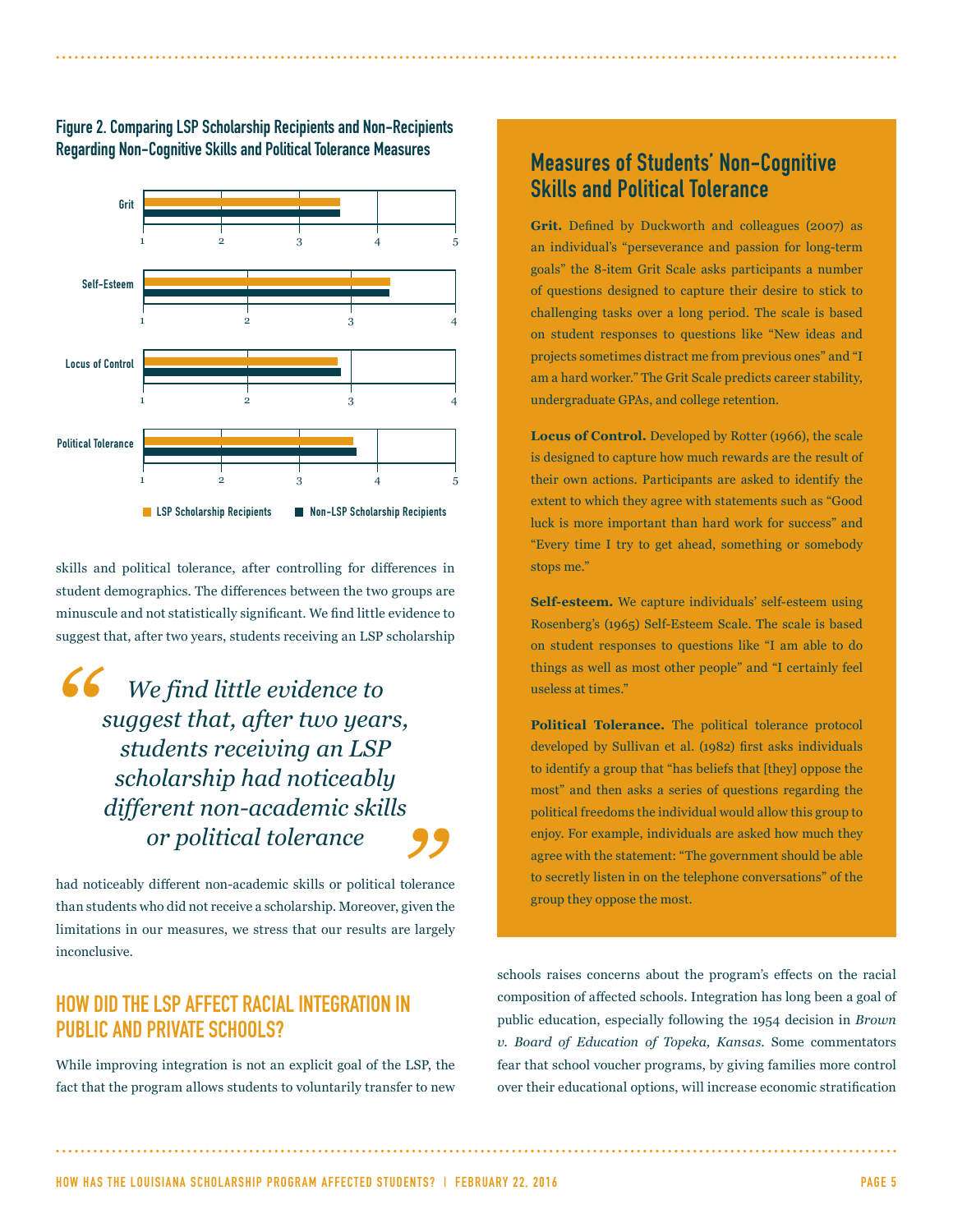or racial segregation in schools as families seek out school environments populated by highly similar individuals. On the other hand, proponents of voucher programs argue that public school districts already reflect existing residential segregation, a feature that school vouchers allow disadvantaged families to overcome.

The role of school vouchers in promoting or harming integration is particularly relevant in Louisiana, a state with 34 public school districts currently under federal desegregation orders. In August, 2013, the U.S. Department of Justice sought an injunction against the LSP, arguing that the program hampered these desegregation efforts. While the U.S. District Court ultimately sided with the program, the action clearly highlights the need for an examination of the effects of the LSP on system-wide integration.

We compare each school accepting vouchers to a broad community benchmark defined by the U.S. Census Bureau: the Core Based Statistical Area (CBSA). The largest CBSA in our sample is the New Orleans-Metairie-Kenner metropolitan area (student-age population approximately 226,000) and the median population for a CBSA in our sample is 13,047.

To determine how the LSP affected levels of integration in public and private schools, we use individual data on actual students using LSP scholarships to transfer from public schools to private schools. These detailed data allow us to identify when individual student transfers improved or harmed levels of integration at these schools.

For the public schools that students depart:

- Improving Integration: A student leaves a public school in which their race/ethnicity is over-represented relative to its community.
- Harming Integration: A student leaves a public school in which their race/ethnicity is under-represented relative to its community.

For the private schools that voucher students move to:

- Improving Integration: A student enters a private school in which their race/ethnicity is under-represented relative to its community.
- Harming Integration: A student enters a private school in which their race/ethnicity is over-represented relative to its community.

For example, if a black student leaves a school that is 80% black, but is in a community that is 70% black, the transfer improves integration at the student's former public school. If a white student enters a school that is 40% white, but is in a community that is 30% white, the transfer harms integration at the student's new private school.

Our analysis focuses on 2012-13 LSP scholarship users who were not entering Kindergarten and were attending traditional public schools in CBSAs in the previous year. These restrictions leave us with a sample of roughly 35% of all scholarship users in the 2012-13 cohort.

Figures 3A and 3B present the results of our analysis for black, white, and Hispanic students. We find the majority of LSP transfers help to improve levels of integration in students' former public schools, a result largely driven by the overwhelming number of integrationimproving transfers made by black students. In contrast, we find that LSP transfers, on average, have a slightly negative impact on levels of integration in new private schools, with more transfers by both black and white students harming as opposed to helping integration in their new private schools.

#### Figure 3A. Effect of LSP Transfer Students on Racial Integration in Former Public Schools



#### Figure 3B. Effect of LSP Transfer Students on Racial Integration in New Private Schools



HOW HAS THE LOUISIANA SCHOLARSHIP PROGRAM AFFECTED STUDENTS? | FEBRUARY 22, 2016 PAGE 6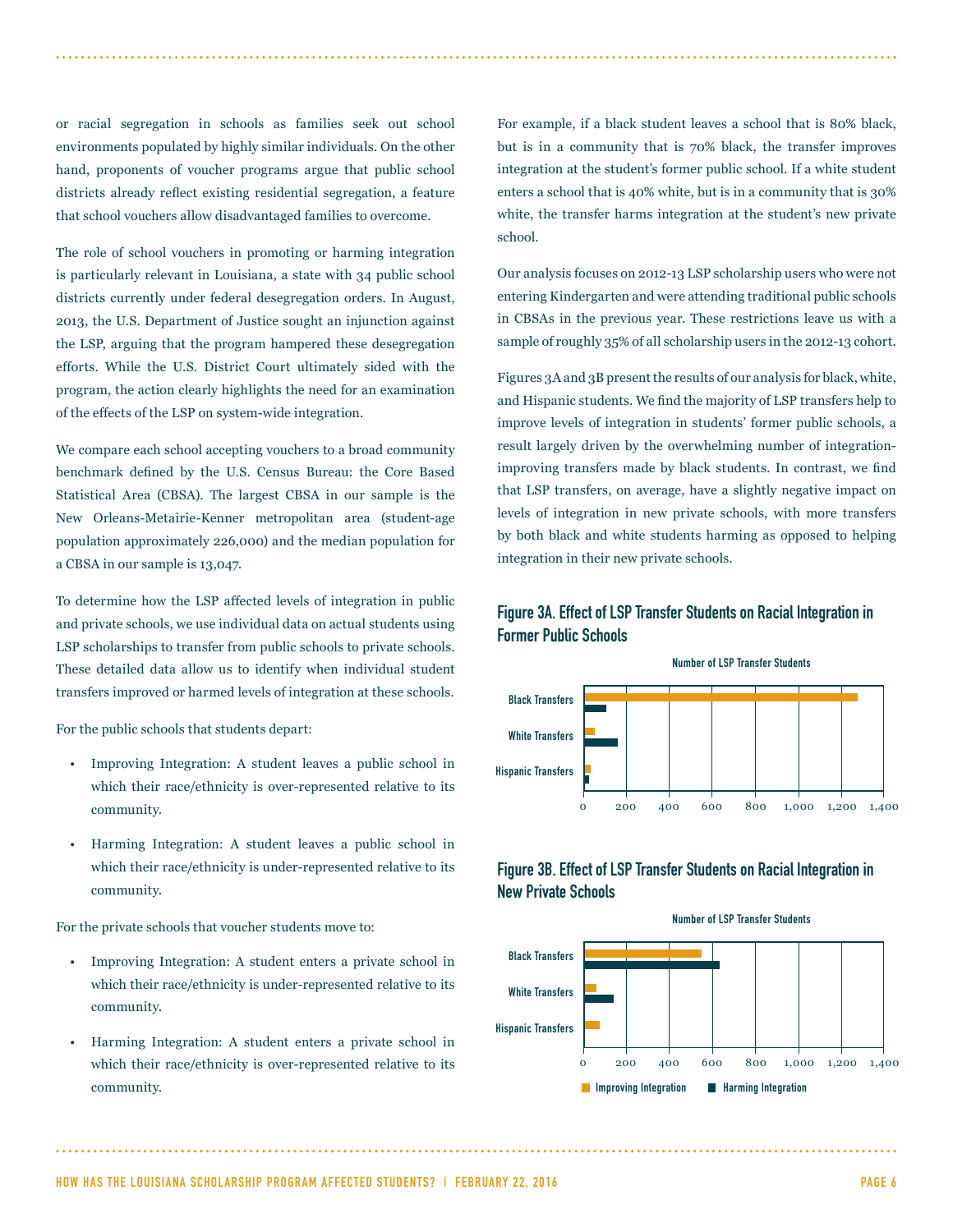When we combine the largely integrating effects of the program on students' former public schools with its slightly segregating effects on their new private schools, the overall effect of the LSP is to improve the racial integration of Louisiana Schools.

#### $f$  the overall effect of the LSP is <sub>on</sub><br>99 *to improve the racial integration of Louisiana Schools*

#### HOW DID THE LSP AFFECT STUDENT ACHIEVEMENT IN PUBLIC SCHOOLS?

Up to this point, our evaluation has focused on the experiences of students who took the active step of applying for the LSP. While it is certainly important to understand how participating in the program affects these students, it is also important to recognize that voucher programs like the LSP can indirectly affect the educational experiences of students remaining in public schools. Supporters of school vouchers, for example, argue that vouchers can improve the U.S. education system as a whole by inducing schools to compete for students in an education marketplace. Competition, proponents claim, will help spur educational innovation, specialization, and program diversity that will benefit, not only those using vouchers, but all students. Opponents counter that school vouchers can harm public education by diverting funds from public to private schools.

While existing research generally finds modestly positive or insignificant competitive effects of school voucher programs on student achievement in public schools many of these studies could not identify the competitive effects of a private school choice program, especially one the size of the LSP.

It is challenging to capture the "competitive pressures" facing a public school. In the absence of a single, clearly defined measure of competition, we instead examine if a consistent story appears across four different measures of competition:

- 1. Distance: How close is the nearest private school?
- 2. Density: How many private schools are in a 5 or 10 mile radius?
- 3. Diversity: How many different types of private schools are within a 5 or 10 mile radius?
- 4. Concentration: How evenly distributed is the private school market share?

The results of our analysis indicate neutral to modest positive effects of LSP-induced competition on math achievement (Figure 4).

#### Figure 4. Effects of LSP-Induced Competition on Student Achievement in English Language Arts and Math in Public Schools

| <b>COMPETITION MEASURE</b> | <b>ENGLISH LANGUAGE ARTS</b> | <b>MATH</b>            |
|----------------------------|------------------------------|------------------------|
| <b>Distance</b>            | <b>Non-Significant</b>       | <b>Non-Significant</b> |
| <b>Density</b>             | <b>Non-Significant</b>       | <b>Positive Effect</b> |
| <b>Diversity</b>           | <b>Non-Significant</b>       | <b>Positive Effect</b> |
| <b>Concentration</b>       | <b>Non-Significant</b>       | <b>Non-Significant</b> |

As an additional analysis, we also test whether students in "high-C" schools that are exposed to competition from the LSP realize greater performance gains than their peers in "low-B" public schools that

*"* <sup>d</sup><br>ult<br>**99** *our analysis of the competitive impacts of the LSP show that public school performance in Louisiana was either unaffected or modestly improved as a result of the program's expansion*

are similar in many respects but are unaffected by competition from the program. We find no effects across both math and ELA overall, but find large positive effects on math and ELA test scores when we restrict the sample to those public schools with a private competitor in close proximity. In sum, our analysis of the competitive impacts of the LSP show that public school performance in Louisiana was either unaffected or modestly improved as a result of the program's expansion.

#### WHAT DO THESE RESULTS MEAN?

The research summarized in this brief represents a first comprehensive look at how the Louisiana Scholarship Program, one of the first statewide K-12 school voucher programs in the U.S., has affected both participating students and Louisiana's education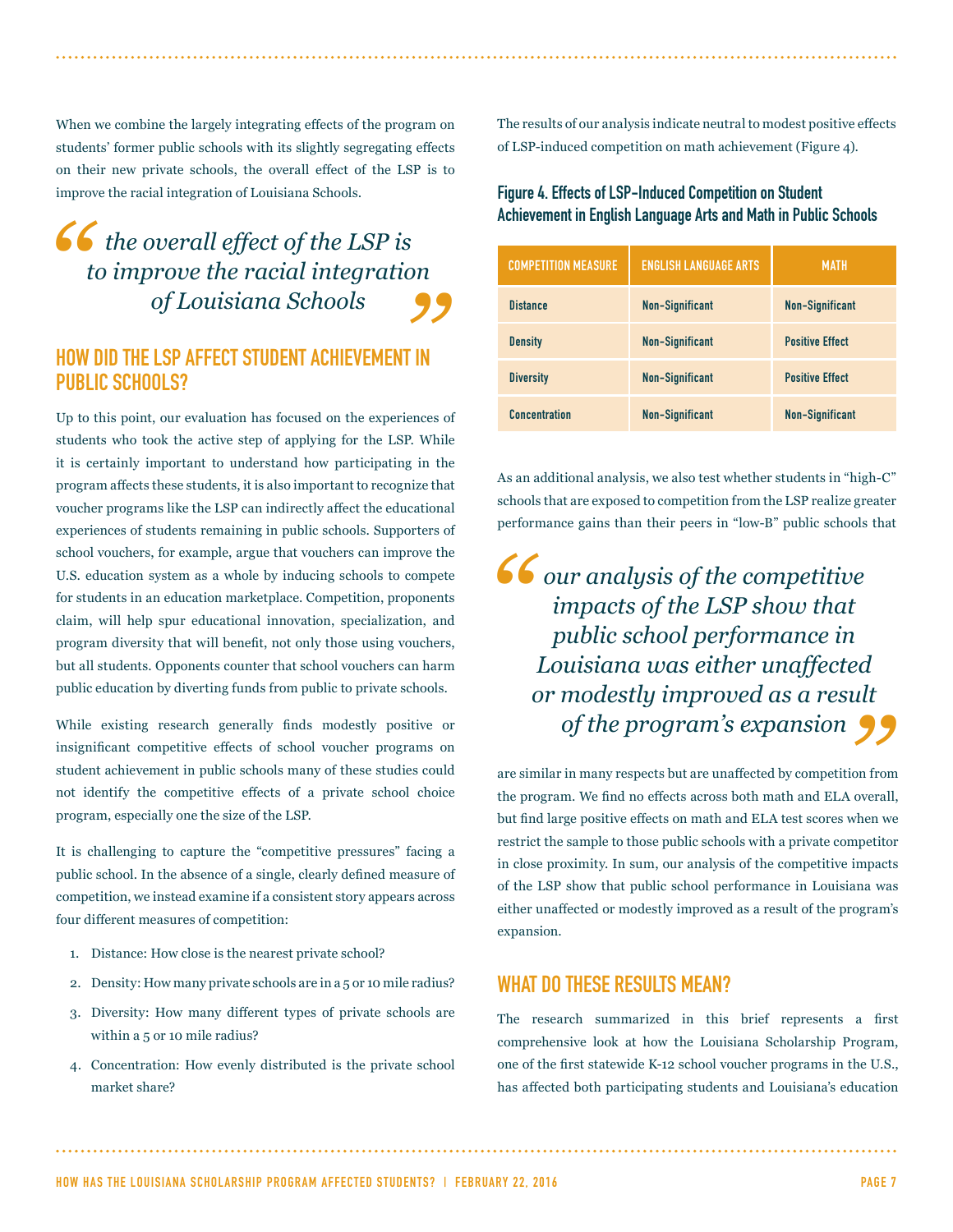system as a whole. We find little evidence that the program has harmed outcomes in Louisiana public schools. To the contrary, our results suggest that public schools facing competitive pressures from the program may have maintained their previous level of performance or improved over time and that transfers by LSP scholarship users have helped to improve racial integration in the public schools. On the other hand, we find little evidence that the program has improved measures of students' non-academic skills.

Most striking, we find strong and consistent evidence that students using an LSP scholarship performed significantly worse in math after using their scholarship to attend private schools. We believe there are several potential explanations for the large, negative math effects, which we explore in the box on the following page.

The findings highlighted in this brief are part of an on-going evaluation of the LSP. As this evaluation continues, we will be able to shed more light on how participant experiences have evolved over time. For example, it will be important to determine if the initial negative achievement effects continue to trend towards zero or if they stabilize. Moreover, with additional years of data we will be able to explore how the program has impacted long-term outcomes in the 2012-13 cohort, such as high school graduation and post-secondary education experiences. Finally, we will look more closely at the characteristics of participating schools with the goal of determining what factors are correlated with the effects we observe.

2222222

#### How Does This Relate to Other ERA-New Orleans' Studies?

The basic theory behind school vouchers is similar to that for New Orleans' extensive charter school reforms. Both policies give families more choices and allow non-governmental officials to operate schools with the expectation that doing so will lead to more organizational competition and better results.

Most of the work of ERA-New Orleans to date has tried to test this theory, focusing just on the immediate post-Katrina reforms, which were built around charter schooling. For example, Douglas Harris and Matthew Larsen have addressed the question, How did the New Orleans' charter-focused reforms affect student outcomes? Their result is quite different from what we find here: the effects of the charter-based reforms have had large positive effects on student test scores.

The concerns about these market-based policies also overlap. In particular, market-based reforms might not lead to equitable outcomes. ERA-New Orleans' researchers are studying the effects of the city's reforms on segregation and on the outcomes of specific vulnerable groups—racial minorities, low-income students, English Language Learners and those in special education.

Longer-term, we also hope to follow the lead of Patrick Wolf and his colleagues in studying effects on noncognitive skills.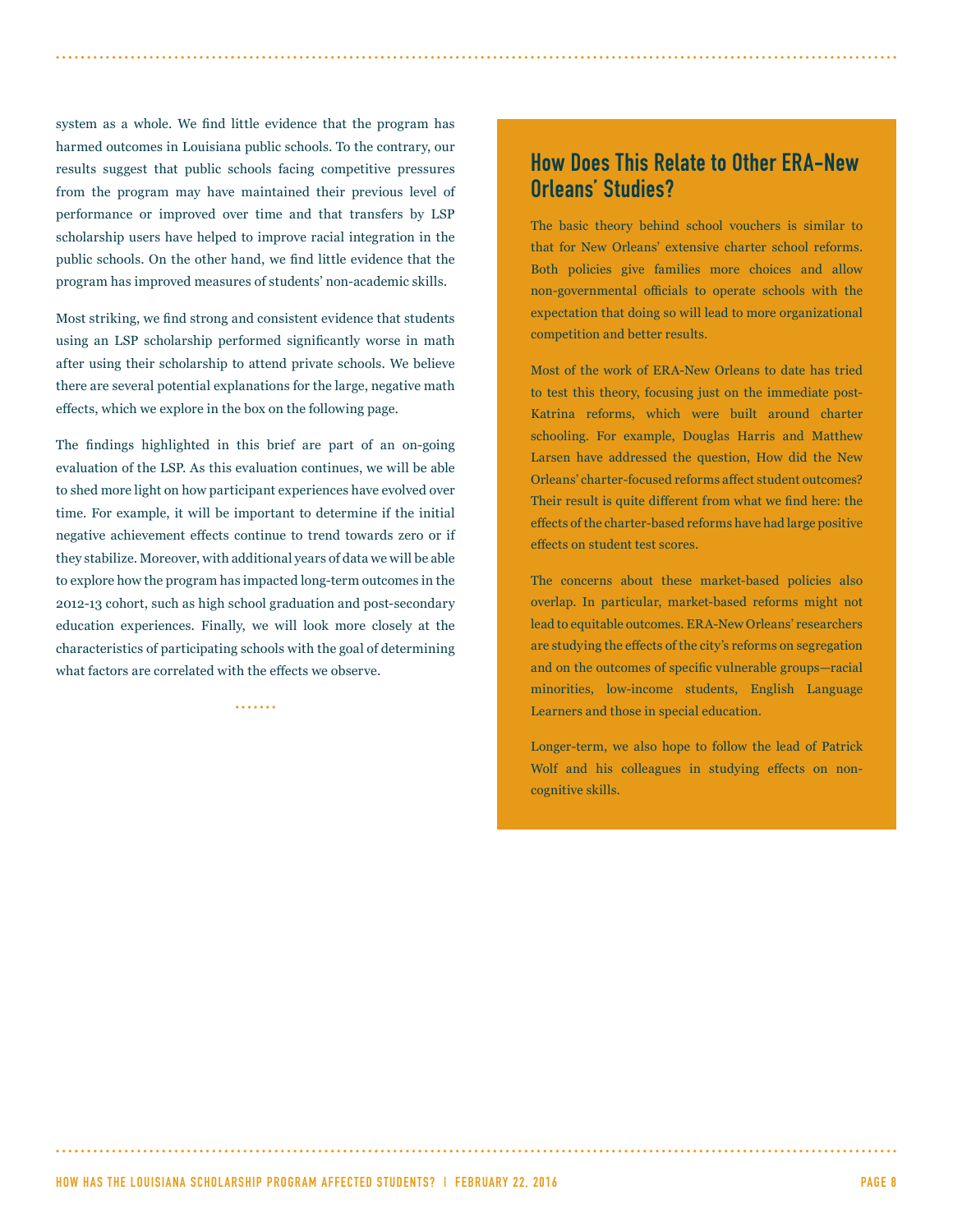#### Potential Explanations for the Large Negative LSP Achievement Effects

This box presents several potential explanations for the negative achievement results observed in our study. We focus on four explanations: misalignment of private school curricula to Louisiana's state standards, differences between LSP students and students traditionally served by private schools, success of other reforms, and the quality of private schools choosing to participate in the program. While each explanation is plausible, it is important to note that these are, as yet, speculations. We will explore these explanations more closely as our evaluation continues.

**Curricula alignment** – An unusual feature of the LSP is the requirement that private schools participate in the state's testing regime. Whereas Louisiana public schools have faced significant incentives to align their instruction to the state standards, private schools have faced no such pressure in the past. We may be observing the short-run growing pains associated with curricula alignment. Moreover, private schools had relatively little time to make such adjustments for the new program. The statewide expansion of the LSP was passed during the end of the Louisiana State Legislative Session in June of 2012 and participating schools did not receive information on their incoming students until later that summer, giving the schools little time to prepare for their new students. For this explanation to hold, we would expect to see less negative effects over time as schools adjust to their new students and modify their curricula to align better with the state test, which appears to have been the case for math. At this point, however, it is unclear if the achievement of LSP scholarship users will continue to trend back towards their control group counterparts. We will be able to explore this further as we add more years of data to our analysis.

**Student population** – While most of the earlier voucher programs examined by experimental evaluations focused on serving disadvantaged students, none of the students in those evaluations were required to have attended poorly performing public schools prior to joining the program as is the case for the LSP. This additional academic requirement could explain the substantial drop off in performance if participating private schools were not adequately prepared to serve the needs of students who were both financially and academically in great need. While the doubly-disadvantaged nature of LSP participants is a possible explanation for the negative effects, it is not a justification for them. The LSP eligibility requirements are an important design feature of the program and are reflective of program goals. That participating private schools struggled to serve such students in the first year of the state's implementation suggests the program did not meet its goals in that first year. The fact that the large achievement gap between the LSP and control group students after Year 1 had declined somewhat in Year 2, especially in math, suggests that participating schools had started to adjust to meeting the significant needs of their new students. More time is needed to determine the extent to which the initial negative effects persist in the long run.

**Success of other education reforms** – Education reforms rarely occur in a vacuum. This is especially true in Louisiana, a state home to an aggressive test-based accountability policy and strong school choice system in New Orleans. In our evaluation, students who did not receive an LSP scholarship by lottery serve as our best guess as to what would have happened to students receiving an LSP scholarship. While this is generally a strength of experimental studies such as ours, it is possible that the negative findings we observe are driven in part by unexpected growth in achievement for students in our experimental control group. Research by Douglas Harris and Matthew Larsen of ERA-New Orleans, for example, suggests that student achievement in New Orleans dramatically increased in the wake of a number of education reforms put in place after Hurricane Katrina. We find some evidence suggesting this could be the case in New Orleans, where effects are more negative compared to the general findings presented in Figure 1. Nevertheless, participation in the LSP had a negative effect on math achievement for students outside of New Orleans, where public school reforms are less intense, suggesting that improvements in New Orleans public schools do not completely explain our results.

**Private school quality** – It could be the case that a higherquality set of private schools participated in earlier voucher and scholarship programs in Washington, DC; New York City; Dayton, Ohio; Milwaukee, Wisconsin; and Charlotte, North Carolina. In these cities, researchers found more positive voucher impacts. Less than one-third of the private schools in Louisiana chose to participate in the LSP in its first year, possibly because of the extensive regulations placed on the program by the state combined with the relatively modest voucher value relative to private school tuition. Although it is only speculation at this point, the Louisiana Scholarship Program's regulatory requirements may have played a role in preventing the private school choice program from attracting the kinds of private schools that would deliver better outcomes to their participants. At the same time, a key feature of the LSP is "back end" accountability provisions that require an acceptable level of student achievement for schools to continue participating in the program. Over time, we may expect to see less negative effects as poorly performing private schools continue to be identified and excluded from the program.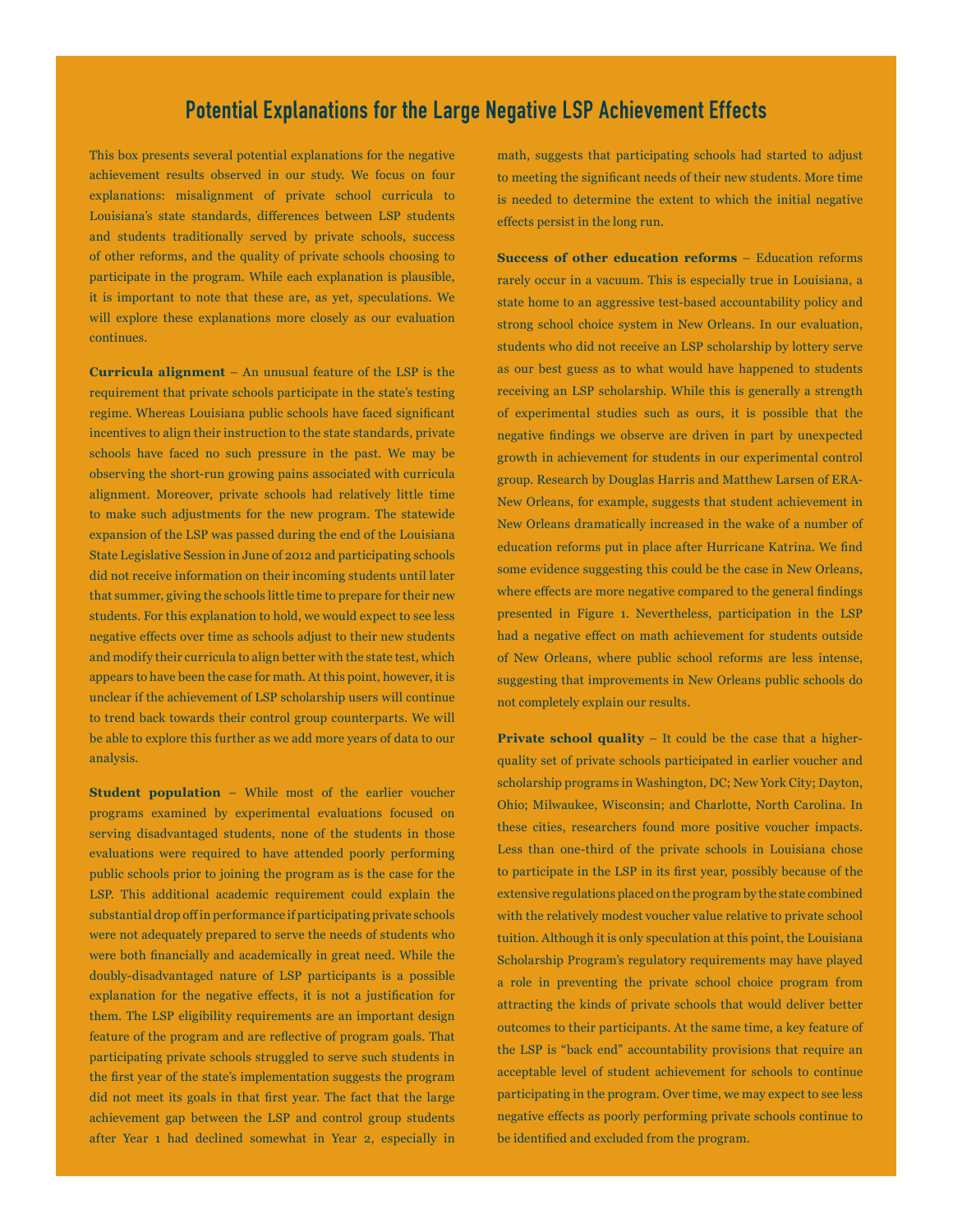## About the Education Research Alliance For New Orleans

The mission of the Education Research Alliance for New Orleans (ERA-New Orleans) is to produce rigorous, objective, and useful research to support the long-term achievement of all students. Based at Tulane University, ERA-New Orleans is a partnership between university-based researchers and a broad spectrum of local education groups. Our Advisory Board includes (in alphabetical order): the Louisiana Association of Educators, the Louisiana Association of Public Charter Schools, the Louisiana Federation of Teachers, the Louisiana Recovery School District, New Orleans Parents' Guide, New Schools for New Orleans, the Orleans Parish School Board, the Orleans Public Education Network, and the Urban League of Greater New Orleans. For more information, please visit the organization's website:

### 

#### Contact Information

1555 Poydras Street 7th Floor, Room # 701 New Orleans, LA 70112 (504) 274-3617 EraNewOrleans@gmail.com

*An Initiative of*



### About the School Choice Demonstration Project (SCDP)

Housed within the Department of Education Reform at the University of Arkansas, the School Choice Demonstration Project (SCDP) is an education research center dedicated to the non-partisan study of the effects of school choice policy. Led by Dr. Patrick J. Wolf, the SCDP's national team of researchers, institutional research partners and staff are devoted to the rigorous evaluation of school choice programs and other school improvement efforts across the country. The SCDP is committed to raising and advancing the public's understanding of the strengths and limitations of school choice policies and programs by conducting comprehensive research on what happens to students, families, schools and communities when more parents are allowed to choose their child's school. Reports from SCDP studies are available via their website:

EducationResearchAllianceNola.com UAedreform.org/school-choice-demonstration-project